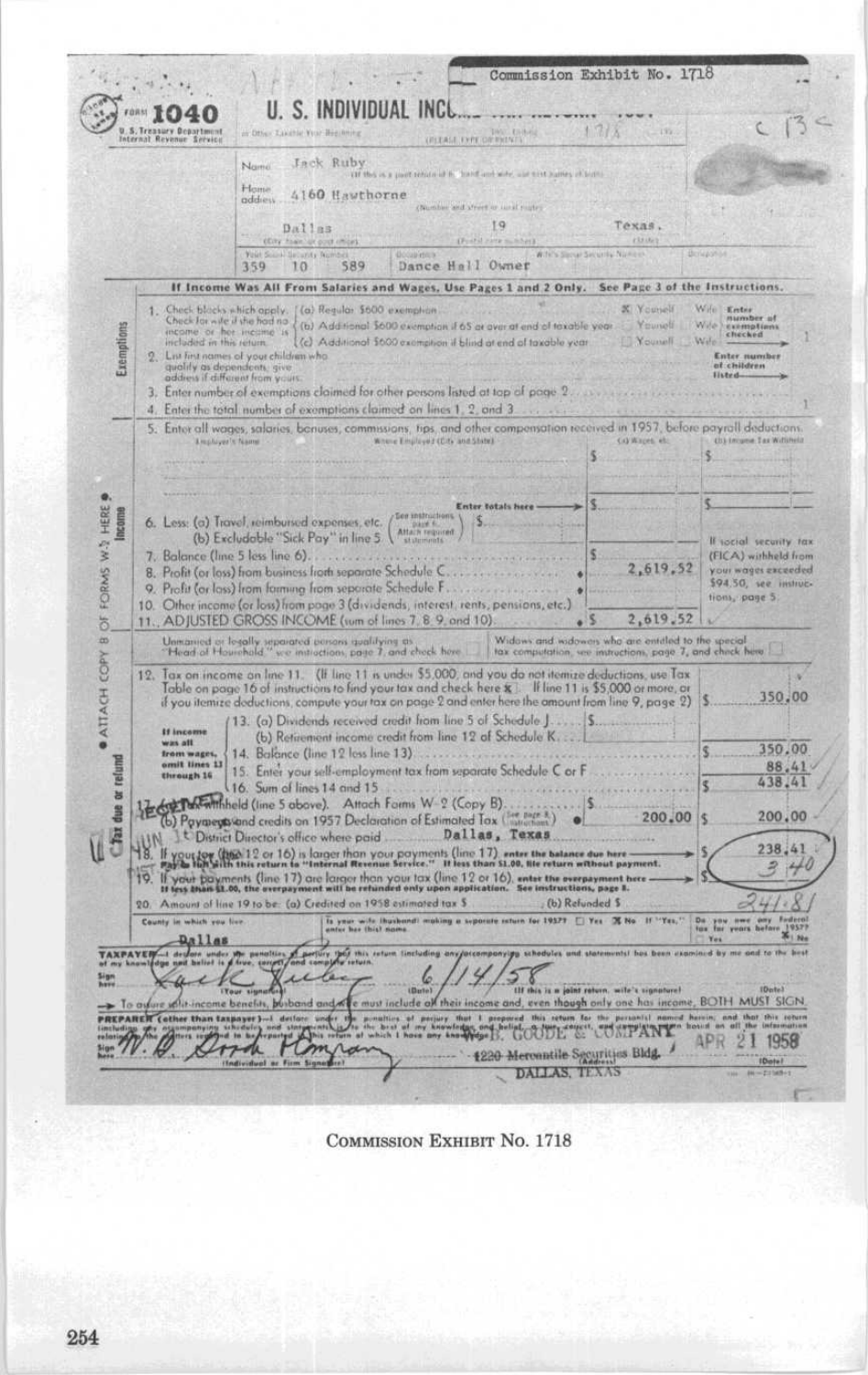|                                                                                                                                                                                                                                                                                                                                     |                                                    |                                  | U. S. Treasury Department-Internal Revenue Service                                                          |                                          |                                |                   |
|-------------------------------------------------------------------------------------------------------------------------------------------------------------------------------------------------------------------------------------------------------------------------------------------------------------------------------------|----------------------------------------------------|----------------------------------|-------------------------------------------------------------------------------------------------------------|------------------------------------------|--------------------------------|-------------------|
| SCHEDULE C<br>(Form 1040)                                                                                                                                                                                                                                                                                                           |                                                    |                                  | <b>PROFIT (OR LOSS) FROM BUSINESS OR PROFESSION</b><br>(For Computation of Self-Employment Tux, see Page 3) |                                          |                                | 1957              |
| Attach this schedule to your Income Tax Return, Form 1040 - Partnerships, Joint Ventures, Etc. Must File On Form 1085                                                                                                                                                                                                               |                                                    |                                  |                                                                                                             |                                          |                                |                   |
| For Calendar Year 1957, or other taxable year beginning<br>Name and Address as shown on page 1, Form 1040                                                                                                                                                                                                                           |                                                    |                                  |                                                                                                             | , 1957, and ending                       |                                | 195               |
| Jack Ruby, 4156 Hawthorne, Dallas, Texas                                                                                                                                                                                                                                                                                            |                                                    |                                  |                                                                                                             |                                          |                                |                   |
|                                                                                                                                                                                                                                                                                                                                     |                                                    |                                  |                                                                                                             |                                          | (Principed product or service) |                   |
| <b>B.</b> Business nome:                                                                                                                                                                                                                                                                                                            | Club Vegas                                         |                                  |                                                                                                             |                                          |                                |                   |
| C. Business address:                                                                                                                                                                                                                                                                                                                | 3508 Oak Lawn<br>fature Ignur to tanta breat redes |                                  | $\sum$ te or n                                                                                              | Dallas                                   |                                | Texas             |
| @ IMPORTANT-if you had more than one business, a separate page 1 of Schedule C must be completed for each business.                                                                                                                                                                                                                 |                                                    |                                  |                                                                                                             |                                          |                                |                   |
| 1. Total receipts \$                                                                                                                                                                                                                                                                                                                |                                                    |                                  | leas allowances, rebates, and returns \$                                                                    |                                          |                                |                   |
|                                                                                                                                                                                                                                                                                                                                     |                                                    |                                  |                                                                                                             |                                          |                                |                   |
|                                                                                                                                                                                                                                                                                                                                     |                                                    |                                  |                                                                                                             |                                          |                                |                   |
|                                                                                                                                                                                                                                                                                                                                     |                                                    |                                  |                                                                                                             |                                          |                                |                   |
| 4. Cost of labor (do not include salary paid to yourself)                                                                                                                                                                                                                                                                           |                                                    |                                  |                                                                                                             |                                          |                                |                   |
|                                                                                                                                                                                                                                                                                                                                     |                                                    |                                  |                                                                                                             |                                          |                                |                   |
| 7.                                                                                                                                                                                                                                                                                                                                  |                                                    |                                  |                                                                                                             |                                          |                                |                   |
|                                                                                                                                                                                                                                                                                                                                     |                                                    |                                  |                                                                                                             |                                          |                                |                   |
|                                                                                                                                                                                                                                                                                                                                     |                                                    |                                  |                                                                                                             |                                          |                                |                   |
|                                                                                                                                                                                                                                                                                                                                     |                                                    |                                  |                                                                                                             |                                          |                                |                   |
|                                                                                                                                                                                                                                                                                                                                     |                                                    | <b>OTHER BUSINESS DEDUCTIONS</b> |                                                                                                             |                                          |                                |                   |
| 11. Salaries and wages not included on line 4 (do not include any paid to yourself) [\$                                                                                                                                                                                                                                             |                                                    |                                  |                                                                                                             |                                          |                                |                   |
|                                                                                                                                                                                                                                                                                                                                     |                                                    |                                  |                                                                                                             |                                          |                                |                   |
|                                                                                                                                                                                                                                                                                                                                     |                                                    |                                  |                                                                                                             |                                          |                                |                   |
|                                                                                                                                                                                                                                                                                                                                     |                                                    |                                  |                                                                                                             |                                          |                                |                   |
|                                                                                                                                                                                                                                                                                                                                     |                                                    |                                  |                                                                                                             |                                          |                                |                   |
|                                                                                                                                                                                                                                                                                                                                     |                                                    |                                  |                                                                                                             |                                          |                                |                   |
|                                                                                                                                                                                                                                                                                                                                     |                                                    |                                  |                                                                                                             |                                          |                                |                   |
| 15. Losses of business property (attach statement)                                                                                                                                                                                                                                                                                  |                                                    |                                  |                                                                                                             |                                          |                                |                   |
|                                                                                                                                                                                                                                                                                                                                     |                                                    |                                  |                                                                                                             |                                          |                                |                   |
|                                                                                                                                                                                                                                                                                                                                     |                                                    |                                  |                                                                                                             |                                          |                                |                   |
|                                                                                                                                                                                                                                                                                                                                     |                                                    |                                  |                                                                                                             |                                          |                                | Schedule attached |
|                                                                                                                                                                                                                                                                                                                                     |                                                    |                                  |                                                                                                             |                                          |                                |                   |
|                                                                                                                                                                                                                                                                                                                                     |                                                    |                                  |                                                                                                             |                                          |                                | 2,619,52          |
|                                                                                                                                                                                                                                                                                                                                     |                                                    |                                  | Schedule C-1. EXPLANATION OF DEDUCTION FOR DEPRECIATION CLAIMED ON LINE 17                                  |                                          |                                |                   |
|                                                                                                                                                                                                                                                                                                                                     | 2. Date<br>acquired                                | 3. Cost or<br>other basis        | 4. Depreciation al.<br>kewed (or allowable)<br>in prior years                                               | 5. Method of com-<br>puting depreciation | 6. Rate (%)                    | 7. Depreciation   |
|                                                                                                                                                                                                                                                                                                                                     |                                                    |                                  |                                                                                                             |                                          |                                |                   |
| 19. Depletion of mines, oil and gas wells, timber, etc. (attach schedule)<br>22.<br>23. Net profit (or loss) (line 10 less line 22). Enter here; on line 24, page 3; and on line 8, page 1, Form 1040 \$<br>1. Kond at property (if buildings, state material of which constructed). Exclude tand and atter number-wealthe property |                                                    |                                  |                                                                                                             |                                          |                                |                   |
|                                                                                                                                                                                                                                                                                                                                     |                                                    |                                  |                                                                                                             |                                          |                                |                   |
|                                                                                                                                                                                                                                                                                                                                     |                                                    |                                  |                                                                                                             |                                          |                                |                   |
|                                                                                                                                                                                                                                                                                                                                     |                                                    |                                  |                                                                                                             |                                          |                                |                   |
|                                                                                                                                                                                                                                                                                                                                     |                                                    |                                  |                                                                                                             |                                          |                                |                   |
| Explanation                                                                                                                                                                                                                                                                                                                         |                                                    | <b>Amount</b>                    | <b>Schadule C-2, EXPLANATION OF LINES 6, 18, AND 21</b><br>Line No.                                         | Explanation                              |                                | <b>Amount</b>     |
|                                                                                                                                                                                                                                                                                                                                     |                                                    |                                  |                                                                                                             |                                          |                                |                   |
|                                                                                                                                                                                                                                                                                                                                     |                                                    |                                  |                                                                                                             |                                          |                                |                   |
|                                                                                                                                                                                                                                                                                                                                     |                                                    |                                  |                                                                                                             |                                          |                                |                   |
| Line No.                                                                                                                                                                                                                                                                                                                            |                                                    |                                  |                                                                                                             |                                          |                                |                   |
|                                                                                                                                                                                                                                                                                                                                     |                                                    |                                  |                                                                                                             |                                          |                                |                   |
|                                                                                                                                                                                                                                                                                                                                     |                                                    |                                  |                                                                                                             |                                          |                                |                   |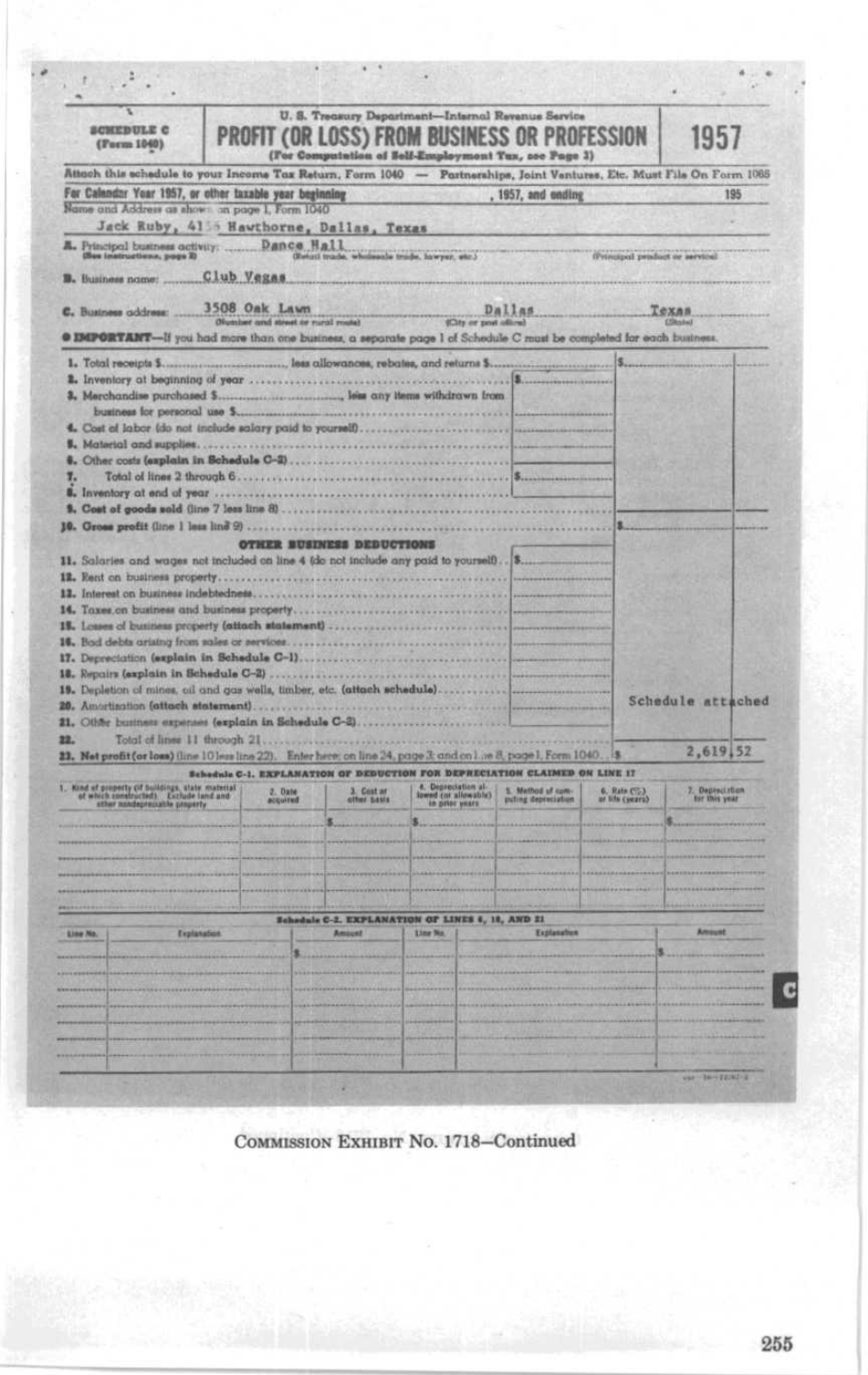# Club Voges<br>Dallas, Texas

# STATEMENT OF INCOME

# For the Twelve Months ended December 31, 1957

| <b>SALES</b><br>$Bar - not$          | \$21,182.27           |                  |
|--------------------------------------|-----------------------|------------------|
|                                      |                       |                  |
| <b>COST OF SALES</b>                 |                       |                  |
| Inventory - beginning                | 6200.00<br>8,116.67   |                  |
| Purchases                            |                       |                  |
| Total available merchandise          | 8,316,87              |                  |
| Less inventory - ending              | 283.00                |                  |
| Cost of sales                        | \$13,148.40           | 8,033.87         |
| Gross profit - bar sales             |                       |                  |
| <b>OTHER INCOME</b>                  |                       |                  |
| Admissions - less tax                |                       | 19,002.34        |
| Machines-                            |                       | 1,512.06<br>8,80 |
| Miscellancous                        |                       |                  |
| Total income                         | \$33,671.60           |                  |
| <b>EXPRESES</b>                      |                       |                  |
| an Money Company<br>Salaries         | 811,783.00            |                  |
| <b>Supplies</b>                      | 378.94<br>6,857.27    |                  |
| Rent and utilities<br>Laundry        | 67.71                 |                  |
| <b>Advertising</b>                   | 1,576.24              |                  |
| Dupreciation                         | 1,371.60              |                  |
| Interest                             | 1.75                  |                  |
| Repairs and maintesince              | 1,406,80              |                  |
| Legal and madit                      | 362,50                |                  |
| <b>WEND AVENUE</b><br>Contract labor | $3,699.30 -$          |                  |
| Taxas and licenses                   | 332.42<br>m<br>756.00 |                  |
| Police department                    | 817.34                |                  |
| Auto supenses<br>Equipment routel    | 3496<br>824,75        |                  |
| Here they<br>Gash over and short     | (131, 21)             |                  |
| <b>ASCAP and BMZ</b>                 | 230.00                |                  |
| Payroll taxes                        | 403.46                |                  |
|                                      | 94.01<br>31,052.00    |                  |
| <b>MET THOONE</b>                    | 3,619,52              |                  |
|                                      |                       |                  |
|                                      |                       |                  |
|                                      |                       |                  |
|                                      |                       |                  |
|                                      |                       |                  |
|                                      |                       |                  |
|                                      |                       |                  |
|                                      |                       |                  |
|                                      |                       |                  |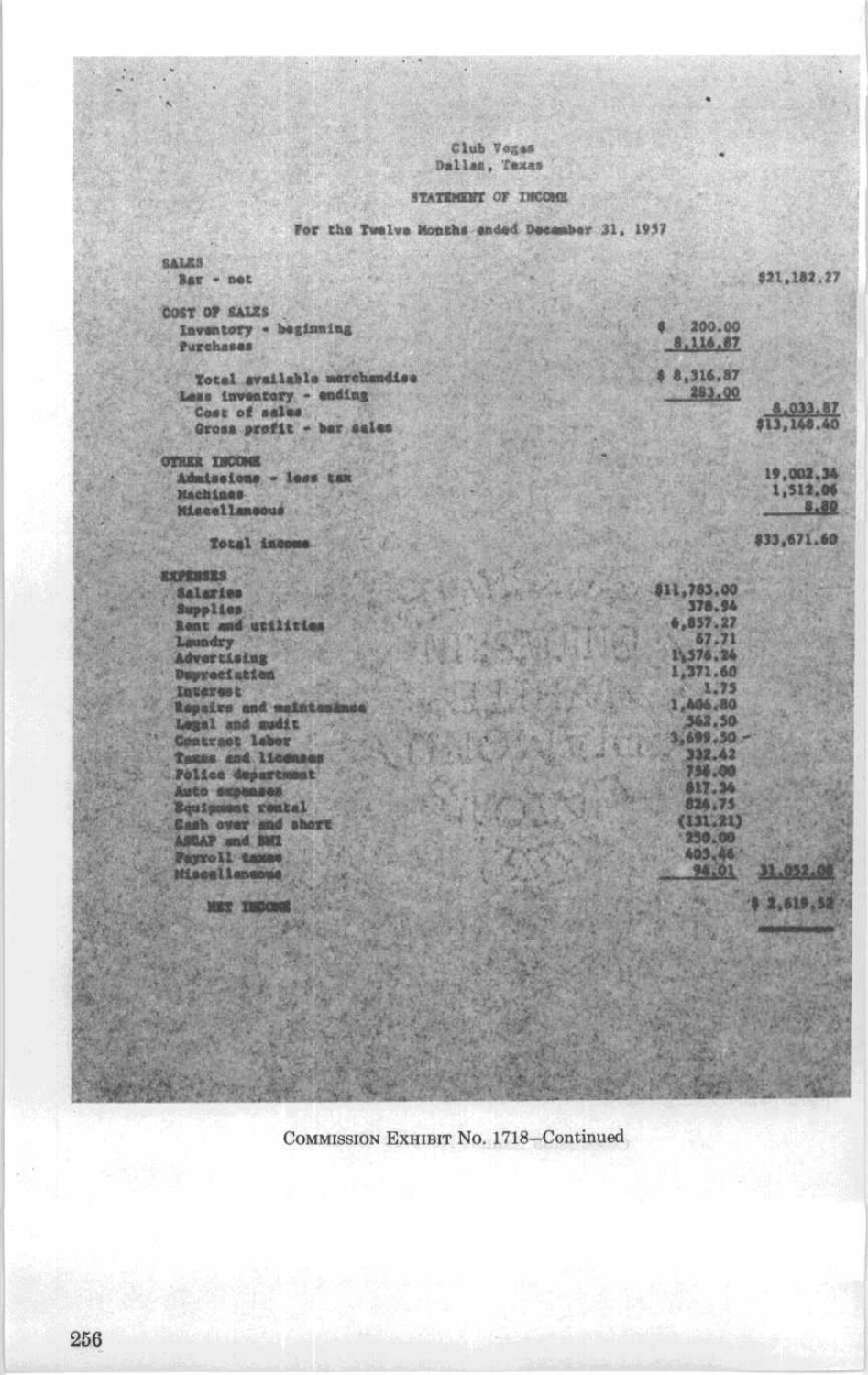|                 | 3508 OAK LAWN<br><b>ADDRESS</b> | 1957                     |        |                |                                 |                    |          |                |                             |                                               |                          |
|-----------------|---------------------------------|--------------------------|--------|----------------|---------------------------------|--------------------|----------|----------------|-----------------------------|-----------------------------------------------|--------------------------|
|                 | DALLAS, TEXAS                   |                          |        |                |                                 |                    |          |                |                             |                                               |                          |
|                 |                                 | SCHEDULE OF DEPRECIATION |        |                |                                 |                    |          |                |                             |                                               |                          |
| No              | Property                        | Date<br>Acquired         | Cost   |                | <b>Previous</b><br>Depreciation | Remaining<br>Value |          | L <sub>z</sub> | Estimated Remaining<br>1.44 | Depreciation <sup>1</sup><br>taken this year. |                          |
|                 | fee Box                         | $1 - 57$                 | 700    | 00             | $-0$                            | 70000              |          | 34             | 84                          | 350.                                          | 74                       |
|                 | Chaine, tables and boother      | $1 - 57$                 | 650    | O2             | $-99$                           | 650                | 00       | 94             | 24                          | 224                                           | 96                       |
|                 | air conditioner                 | $1 - 57$                 | 1000   | P              | $\sigma$                        | 1000               | P        | 36             | 36                          | 333                                           | 36                       |
|                 | Piano                           | $1 - 57$                 | 25     | 00             | $-6$                            | 75                 | 00       | 24             | 24                          | 37                                            | 44                       |
|                 | Deaths.                         | $1 - 57$                 | 152    | 00             | - 0                             | 150                | 00       | 24             |                             | 75                                            | $\bullet$ 0              |
|                 | 2 cast equative                 | $1 - 57$                 | 250    | 00             | $-\sigma$                       | 750                | 00       | 48             | 78                          | 62                                            | 52                       |
| $\overline{ }$  | Liga                            | $1 - 57$                 | 500    | 00             | $-0-$                           | 500                | $\sigma$ | U              | 40                          | 99                                            | 96                       |
|                 | $\nu.$ act                      | $1 - 57$                 | 50     | $\bullet$      | $-0 -$                          | EQ                 | 00       | 12             | 18                          | 3.3                                           | 36                       |
|                 | amelike System                  | $1 - 57$                 | 75     | O <sub>D</sub> | $-0-$                           | 75                 | 00       | 36             | 36                          | 24                                            | 94                       |
| 10              | I would !<br>refigueta          | $5 - 57$                 | 45     | 30             | $-\sigma$ -                     | 45                 | 00       | $\sim$         | 12                          | 30                                            | $\overline{\phantom{a}}$ |
| 33              |                                 |                          |        |                |                                 |                    |          |                |                             |                                               |                          |
| 12              |                                 |                          |        |                |                                 |                    |          |                |                             |                                               |                          |
| $\overline{1}$  |                                 |                          |        |                |                                 |                    |          |                |                             |                                               |                          |
| 14              |                                 |                          |        |                |                                 |                    |          |                |                             |                                               |                          |
| 15              |                                 |                          |        |                |                                 |                    |          |                |                             |                                               |                          |
| 16              |                                 |                          |        |                |                                 |                    |          |                |                             |                                               |                          |
| 17              |                                 |                          |        |                |                                 |                    |          |                |                             |                                               |                          |
| 18<br>19        |                                 |                          |        |                |                                 |                    |          |                |                             |                                               |                          |
| 20              |                                 |                          |        |                |                                 |                    |          |                |                             |                                               |                          |
| $\overline{21}$ |                                 |                          |        |                |                                 |                    |          |                |                             |                                               |                          |
| 22              |                                 |                          |        |                |                                 |                    |          |                |                             |                                               |                          |
| 23              |                                 |                          |        |                |                                 |                    |          |                |                             |                                               |                          |
| 24              |                                 |                          |        |                |                                 |                    |          |                |                             |                                               |                          |
| 23              |                                 |                          |        |                |                                 |                    |          |                |                             |                                               |                          |
| 26              |                                 |                          |        |                |                                 |                    |          |                |                             |                                               |                          |
| 27              |                                 |                          |        |                |                                 |                    |          |                |                             |                                               |                          |
| 28              |                                 |                          |        |                |                                 |                    |          |                |                             |                                               |                          |
|                 |                                 | 16.                      |        |                |                                 |                    |          |                |                             |                                               |                          |
|                 | Total                           |                          | 349500 |                | $\sigma$                        | $2.145$ 22         |          |                |                             | 1371                                          | 60                       |

**SANCE OF SILE** 

257

748-379 0-

-64-vol. XXIII-

 $\overline{6}$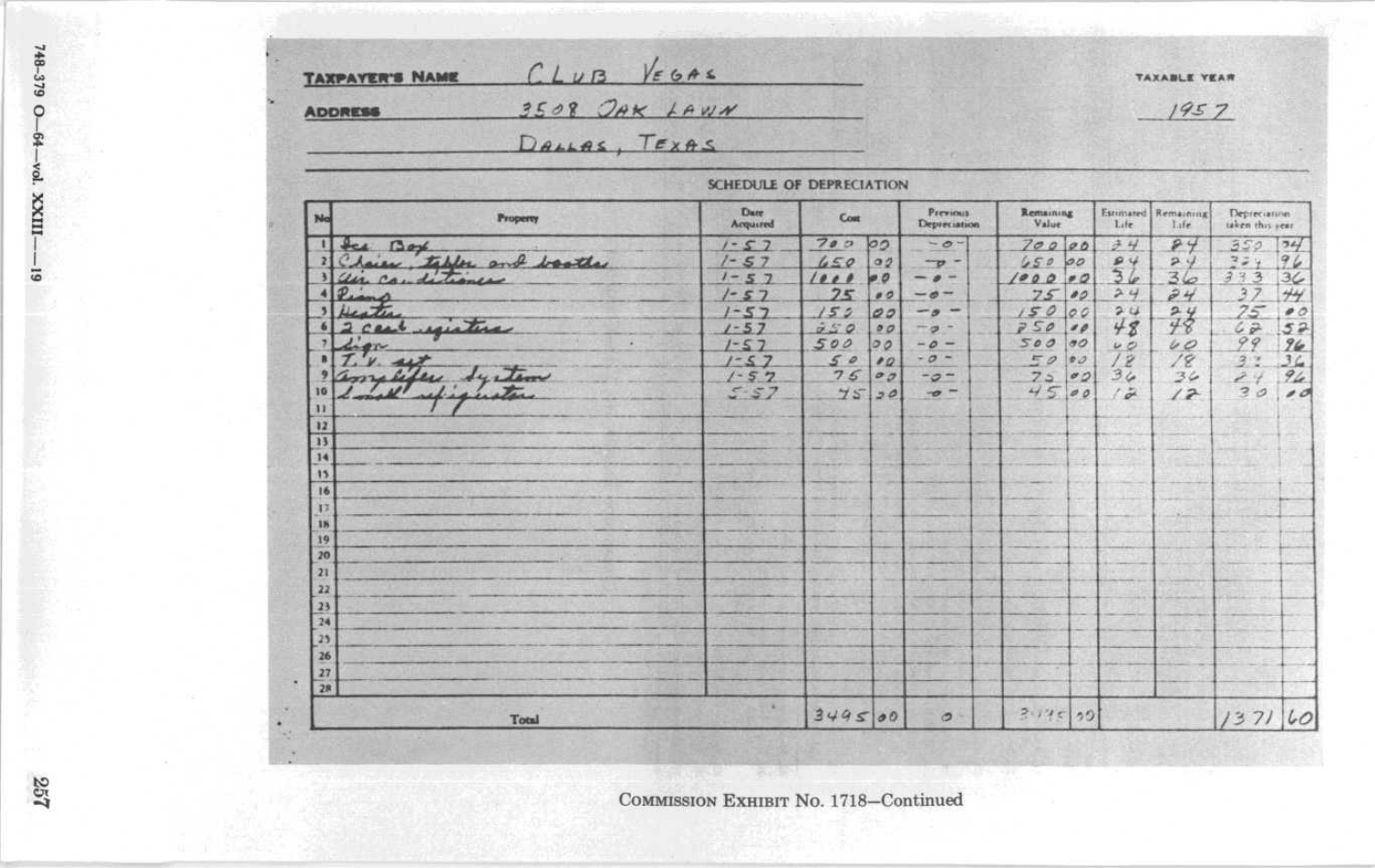| COMPUTATION OF SELF-EMPLOYMENT TAX<br>(For social security)<br>(See Instructions-Page 4)                                                                                                                                                                                                                                                                                                                                                                                             |          |
|--------------------------------------------------------------------------------------------------------------------------------------------------------------------------------------------------------------------------------------------------------------------------------------------------------------------------------------------------------------------------------------------------------------------------------------------------------------------------------------|----------|
| Each self-employed person must file a separate schedule. See instructions, page 4, for joint returns and partnerships.<br>> If you had wages of \$4,200 or more which were subject to the deduction for social security, do not fill in this page.<br>If you have more than one business, a separate page 1, Schedule C, must be completed for each business. However, only<br>one page 3 is to be completed and filed showing the combined net profit or loss from such businesses. |          |
| NAME OF SELF-EMPLOYED PERSON (as shown on social security card)<br>Jack Ruby                                                                                                                                                                                                                                                                                                                                                                                                         |          |
| STATE EACH BUSINESS ACTIVITY SUBJECT TO SELF-EMPLOYMENT TAX (for example: Restaurant, Building Contractor, but not Partner or Cannel<br>Dance Hall                                                                                                                                                                                                                                                                                                                                   |          |
| Line                                                                                                                                                                                                                                                                                                                                                                                                                                                                                 |          |
| 24. Net profit (or loss) shown on line 23, page 1 (Enter combined amount if more than<br>2.619.52<br>one business)                                                                                                                                                                                                                                                                                                                                                                   |          |
| 25. Add to net profit (or subtract from net losa) losses of business property shown on line 15.<br>page I issues                                                                                                                                                                                                                                                                                                                                                                     | 2,619,52 |
| 26. Total (or difference)                                                                                                                                                                                                                                                                                                                                                                                                                                                            |          |
|                                                                                                                                                                                                                                                                                                                                                                                                                                                                                      |          |
| 28. Net earnings (or loss) from self-employment-<br>2.619.52                                                                                                                                                                                                                                                                                                                                                                                                                         |          |
| (a) From business (line 26 less any amount on line 27)                                                                                                                                                                                                                                                                                                                                                                                                                               |          |
| (c) From service as a minister, member of a religious order, or a Christian Science practitioner.<br>Enter only if you elect Social Security coverage by filing Form 2031 (See instructions, page 4).                                                                                                                                                                                                                                                                                |          |
| (d) From farming reported on line 12 or 13, separate Schedule F (Form 1040)                                                                                                                                                                                                                                                                                                                                                                                                          |          |
| 29. Total net earnings (or loss) from self-employment reported on line 28<br>(If line 29 is under \$400, you are not subject to self-employment tax. Do not fill in rest of page.)                                                                                                                                                                                                                                                                                                   | 2.619.52 |
| 4,200<br>$^{00}$<br>s<br>30. Maximum amount subject to self-employment tax                                                                                                                                                                                                                                                                                                                                                                                                           |          |
| $-0-$<br>31. Less: Total wages, subject to deduction for social security, paid to you during the taxable year. (For wages reported on Form W-2, see "F.I.C.A. Wages" box.)                                                                                                                                                                                                                                                                                                           |          |
| 4,200,00<br>32. Balance (line 30 less line 31).                                                                                                                                                                                                                                                                                                                                                                                                                                      |          |
| 33. Self-employment income-line 29 or 32, whichever is smaller                                                                                                                                                                                                                                                                                                                                                                                                                       | 2,619.52 |
| 34. Self-employment tax-take 336% of the amount on line 33. (You can do this by multiplying the amount on                                                                                                                                                                                                                                                                                                                                                                            | 88.4     |

 $P_{200}$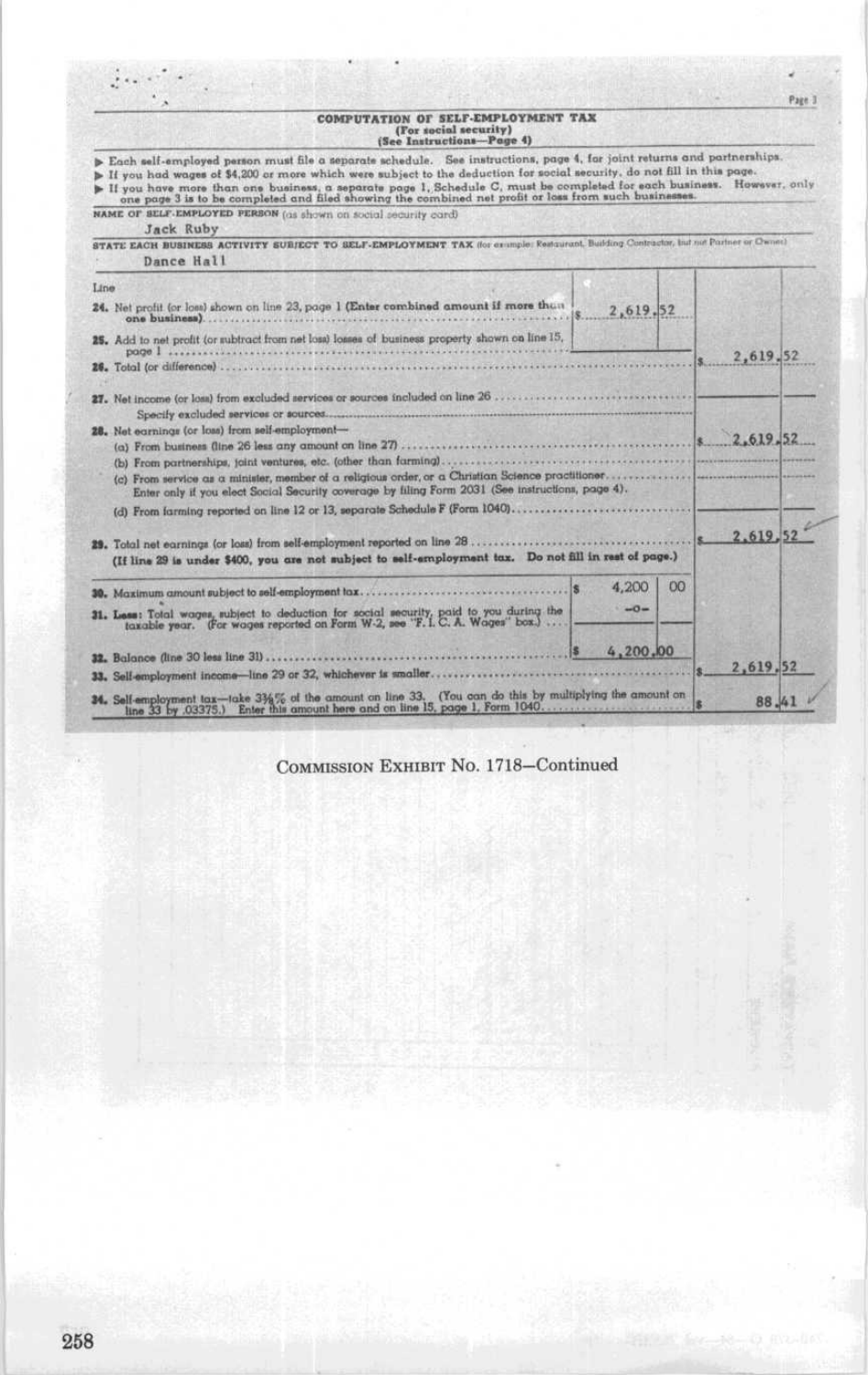$\sim$  .  $-2\epsilon - 1$ **U.S. TREASURY DEPARTMENT** APPLICATION FOR EXTENSION OF TIME FOR To be filed with the District **DALLAS AND Service**<br>RESION Director for your district FILING FEDERAL INCOME TAX RETURNS **INSTRUCTIONS** This form is to be used by individuals, partnerships, and fiducion-<br>les to request on extension of time for filing income tax returns.<br>It must be propared in quadruplicate, and submitted on or before<br>the due date of the re See instructions on reverse for partnerships and fiduciaries, also special instructions for additional extensions. Separate application must be prepared for each taxpayer, three copies will be returned to you properly validated, <u>one to be</u> This form may be reproduced if the same general format is uned attached to the return and the others to be retained by you. and quality, weight and color of poper is similar. Extension to be mailed to: Name and Address of Applicant: F  $\mathbf{r}$ **JACK BUBY** W. B. GOODE & COMPANY 4160 Hawthorne St. 1220 Marcantile Securities Bldg. Dallas 19, Texas Ballas 1, Texas z. ┚ £.  $6 - 15 - 58$ Application is made for an extension of time to (60 days from due date), within which to file the following federal income tax return: Form No. 1040 1041 1065 Dec. 31, 1957. m □ г Check only one: Taxable year ending This extension is necessary for the following reasons: Additional time is needed for our accountants to obtain and assemble the mecessary information to file a complete and accurate return. It is understood that if no return is filed, the granting of this extension will not in any way relieve the taxpayer of criminal penalties provided by law for failure to file a tax return. Signature of Applicant of Agent  $\overline{5}$  $14$ Date In view of the reasons set forth, an extension of time is granted to the date shows. The tax due MUST BE PAID IN FULL WHEN THE RETURN IS FILED, WITH INTEREST AT THE RATE OF A PER ANNUM FROM DUE DATE TO DATE OF PAYMENT. Valid only if stamped APPROVED. (DO NOT write in this space, For use of INTERNAL REVENUE SERVICE) APPROVED If additional time is required both copies of this extension must be returned for further validation. Course the Co. Dellies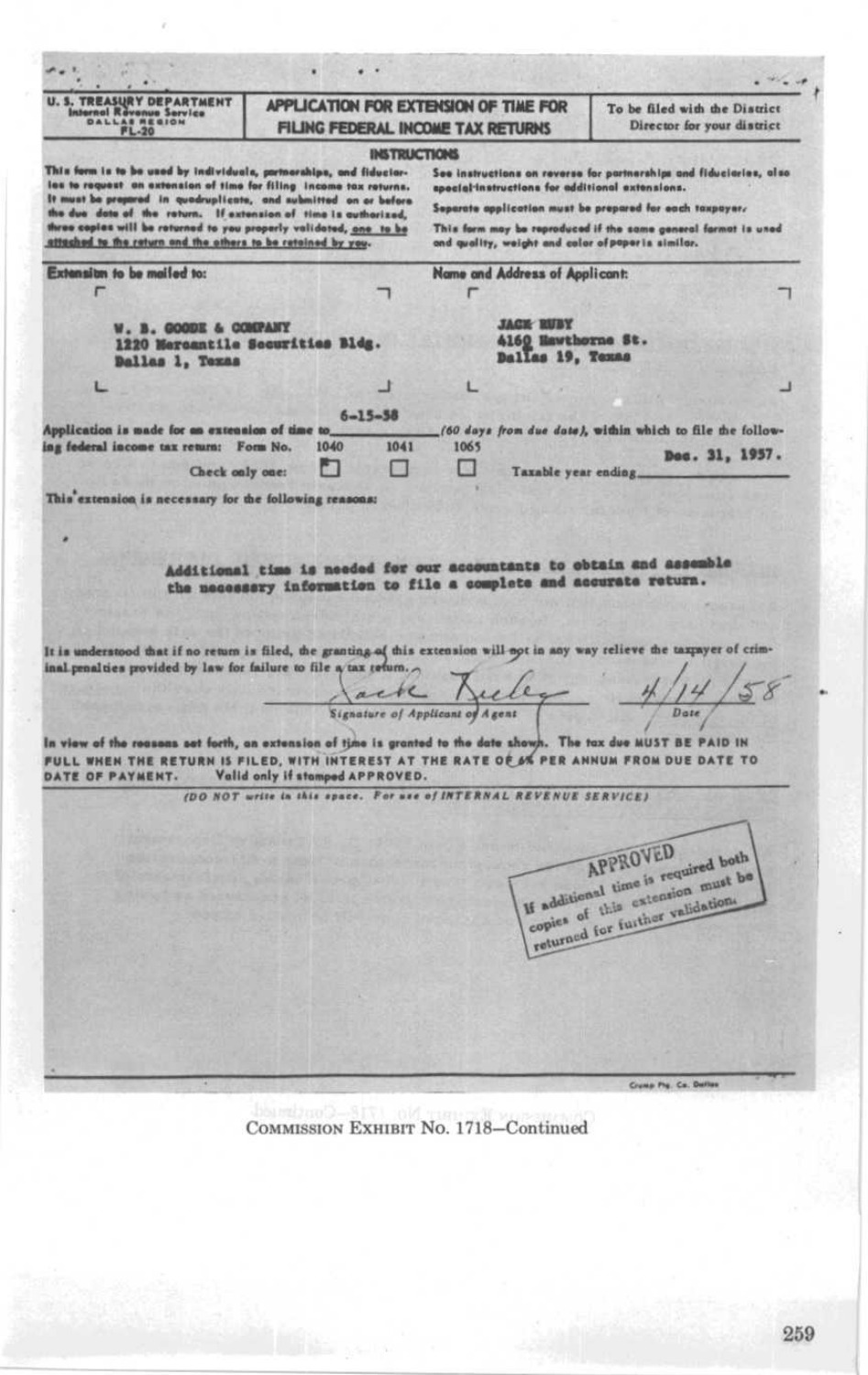## ORIGINAL REQUESTS FOR EXTENSIONS OF TIME WILL BE GRANTED FOR A PERIOD OF ONLY SIXTY DAYS EXCEPT FOR CORPORATIONS.

REQUESTS FOR EXTENSIONS OF TIME MUST SHOW A VALID REASON, INABILI-TY TO PAY THE TAX DUE IS NOT A VALID REASON FOR REQUESTING AN EX-TENSION. WE WILL EXPECT PAYMENT IN FULL OF THE BALANCE OF TAX AT THE TIME THE RETURN IS FILED,

### SPECIAL INSTRUCTIONS FOR REQUESTS FOR FIDUCIARY, FORM 1041, AND PARTNERSHIP, FORM 1065.

An extension will be granted for a Fiduciary, Form 1041, only if a tentative return and remittance (25% of the tax for an estate or the entire tax for a trust, as disclosed by the tentative return) accompanies this application.

If you have requested an extension for <sup>a</sup> partnership, Form 1065, and you desire or need an extension for each individual partner, a separate request must be made for an extension of time for filing Forms 1040 of each partner.

#### REQUEST FOR AN ADDITIONAL EXTENSION OF TIME BEYOND THE ORIGINAL :

Additional extensions will not ordinarily be granted except in unusual circumstances, and then only for 30 days. In such instances, a statement setting forth the reasons for requesting an additional extension must be submitted prior to the date granted on the original extension. The statement should state clearly why an additional extension is necessary and why it was not possible to complete the return within the original extension time . Additional extensions will be granted only over the signature of the taxpayer . All copies of the original validated extension form must accompany the statement.

## SPECIAL INSTRUCTIONS FOR REQUESTING EXTENSIONS ON CORPORATION INCOME TAX RETURNS, FORMS 1120:

All corporations are required to use Form 7004, U.S. Treasury Department, Internal Revenue Service for requesting extensions of time to file corporation income tax returns. Upon receipt of Form 7004, provided the requirements of this form have been met, the extension requested is to be considered as having been granted by this office and no approved copy will be mailed to you,